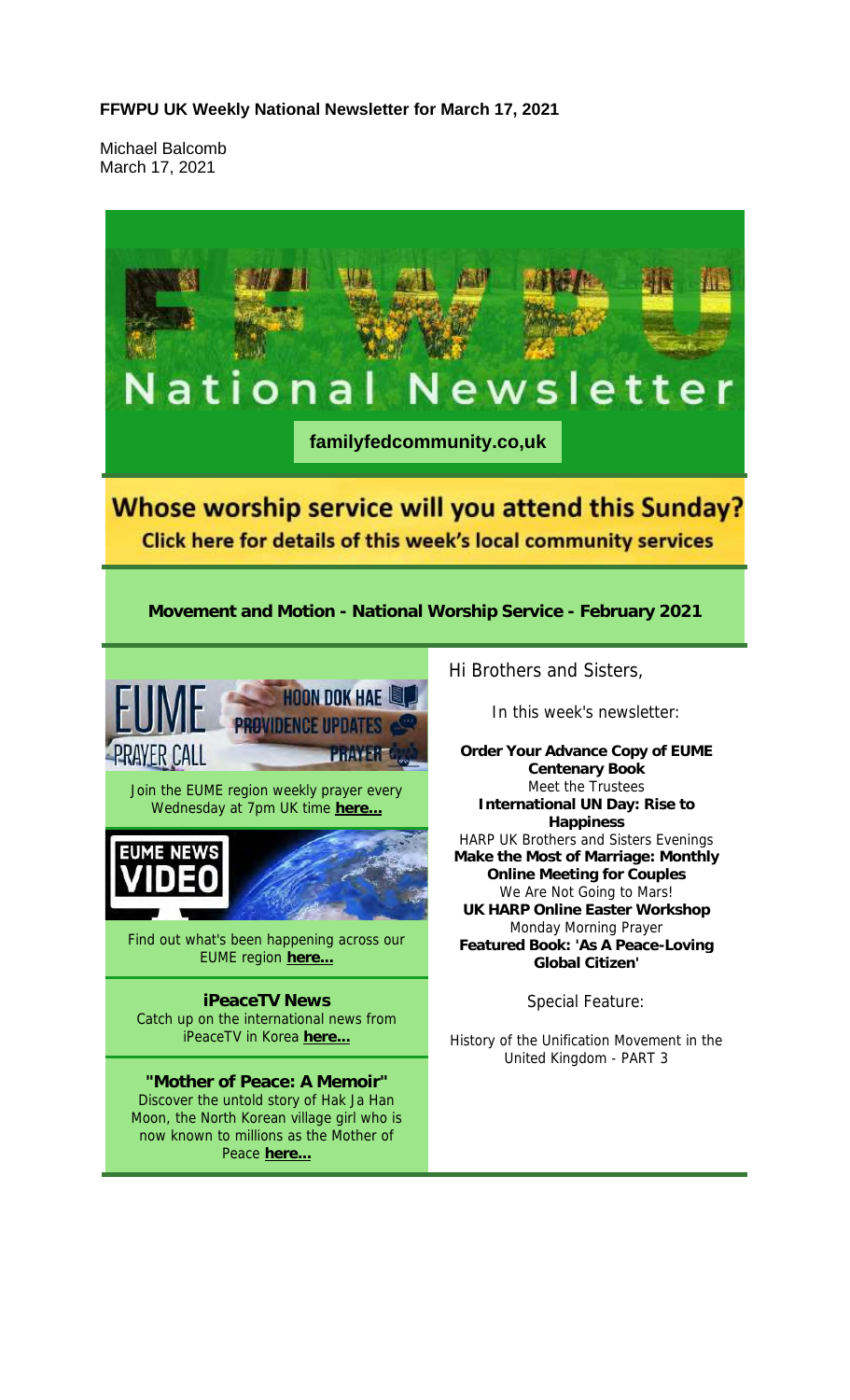

#### **Meet the Trustees**

As FFWPU-UK is a registered charitable organisation, we are overseen by a Trustee Board who send in an annual report and audited accounts to the Charity Commission, in addition to fulfilling a range of other responsibilities. We present to you our Trustees!

**View More**



## **Order Your Advance Copy of EUME Centenary Book**

The remarkable efforts of our EUME members to mark True Father's centenary and True Parents' 60th anniversary in 2020 were recently compiled into a book, and you can now order an advance copy!

Order today for £35, a £10 saving off the list price of £45.

**View More**



## **International UN Day: Rise to Happiness**

In honour of the UN's International Day of Happiness, IAYSP is organising an online event this Saturday to share incredible stories of youth and students who have risen above their circumstances.

**View More**

## **HARP UK Brothers and Sisters Evenings**

Connect, relax...and have fun!

**Sisters Evening:** Friday 19th March at 7pm

**Brothers Evening:** Friday 26th March at 7pm

**View More**



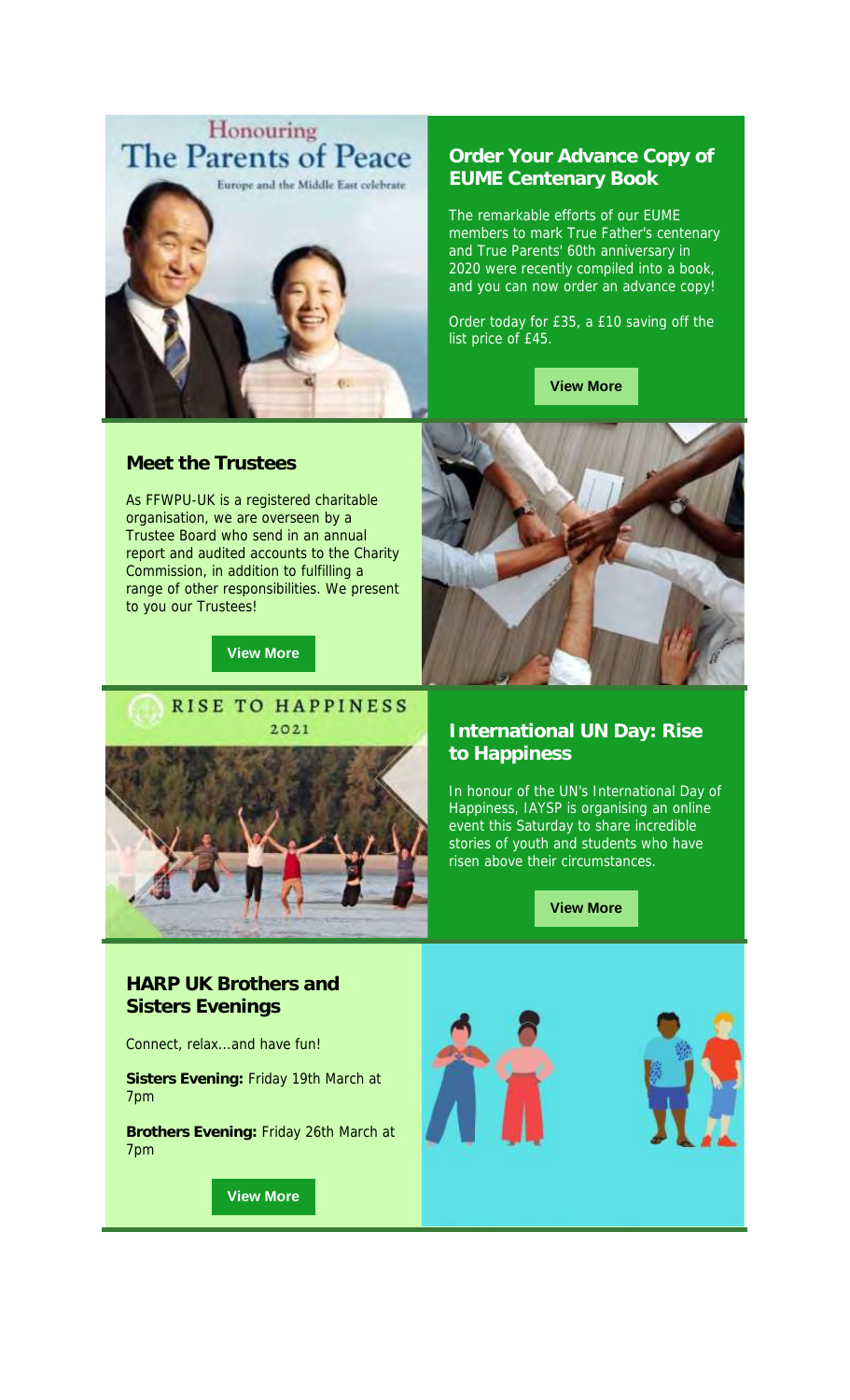

### **Make the Most of Marriage: Monthly Online Meeting for Couples**

Next week, David Perry will give a short talk on the topic "Unconditional Love" followed by discussion in groups. Watch the promo video **here...**

Please register your details to receive the Zoom link if you haven't already done so.

**View More**

#### **We Are Not Going to Mars!**

The ESGD team invites you to take part in an online intercontinental workshop next month!

The workshop will offer the opportunity to connect and share, and will focus on a variety of topics, such as "How to navigate myself in the current era" and "From freedom to cancellation – what culture are we fighting for?"

**View More**

UK HARP

Online Easter<br>Workshop



## **UK HARP Online Easter Workshop**

Registration is now open for this year's online UK HARP Easter workshop!

Further information will be sent to you after completing the **online registration form**.

#### **View More**

COMMUNITY PRAYER CALL

#### **Monday Morning Prayer**

Everyone is welcome to join a weekly online prayer meeting every Monday morning at 10am, organised by the Central London community.

The prayer meetings last approx. 30 mins and conclude with fellowship.

**View More**

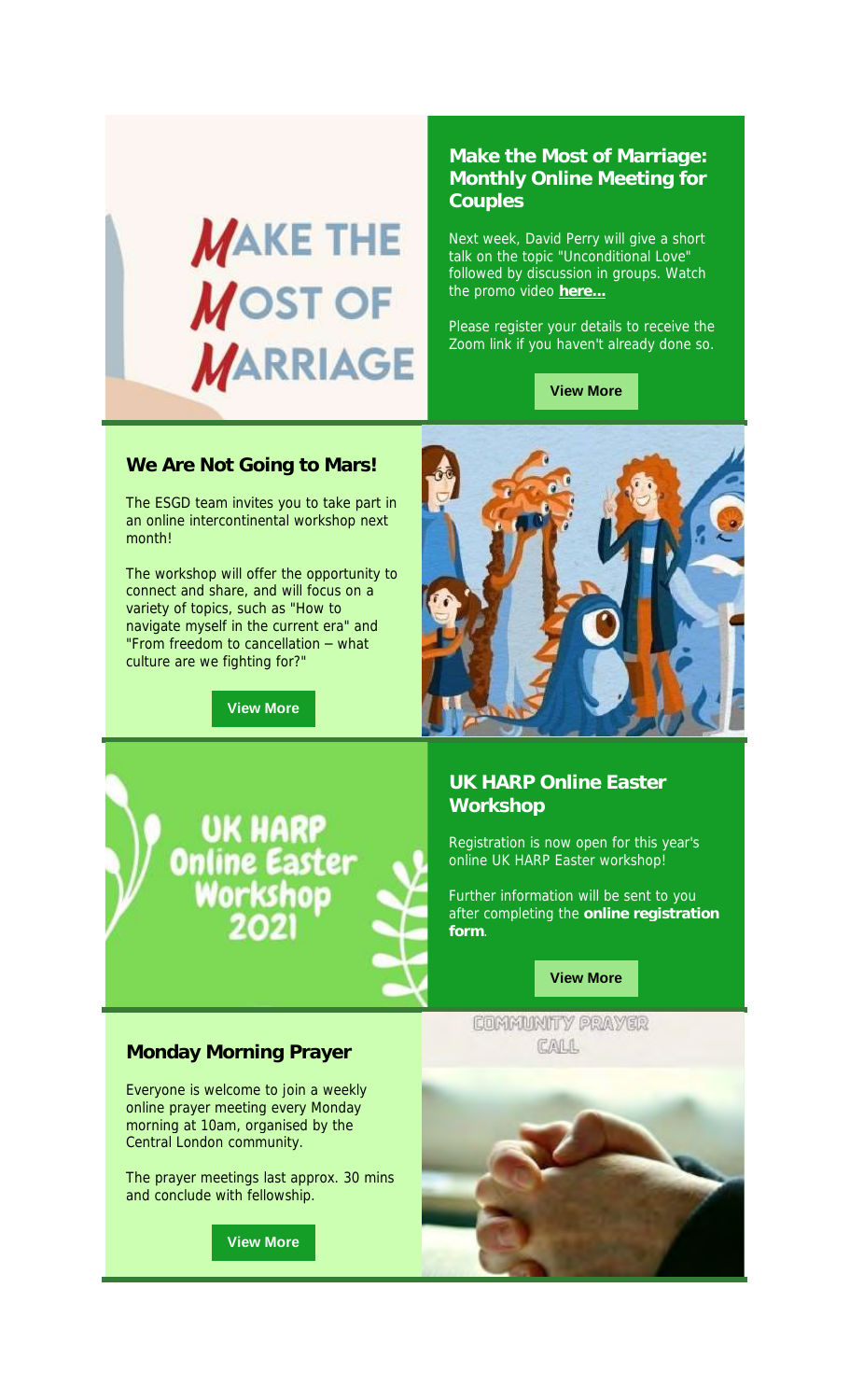

## **FEATURED BOOK: 'As A Peace-Loving Global Citizen'**

Part 5 Chapter 7 - read by Henry Masters:

**"The True Meaning of Marriage"**

The audiobook is now available for streaming through Spotify, Apple Podcasts and Google Podcasts, as read by the late Henry Masters.

**Listen Now**

Cheon Il Guk Calendar & Diary 2021 – click here to order now  $\mathbb G$ 

# **| History of the UK Movement |**

**9-part series reproduced from "Footprints of True Parents' Providence Volume 2 - Europe Region"**

## **PART 3: The History of the Unification Movement in the UK**

"The History Of The Unification Church In The United Kingdom" document is part of a larger book that details the entire history of the Unification Movement in Europe. Originally presented to True Mother as a gift, it is now being made available to our wider membership.

The whole UK portion of the document, which consists of over 80 pages, will be released in the national newsletter on a weekly basis. It will cover the history of our movement from 1965, all the way through to 2014.

An updated historic record is currently in the works, to account for all the years since 2014. For those who wish to get involved, please send in testimonies to David Franklin: dmmefranklin@ gmail, com.

## **| Upcoming Events |**

Please click on the title of the event(s) that you are interested in for further details:

**Community Worship Services** Sunday 21st March

## **WEEKLY**

**Monday Morning Prayer** Every Monday at 10am

**Early Morning Devotion via Zoom** Every Saturday from 5am–6.30am